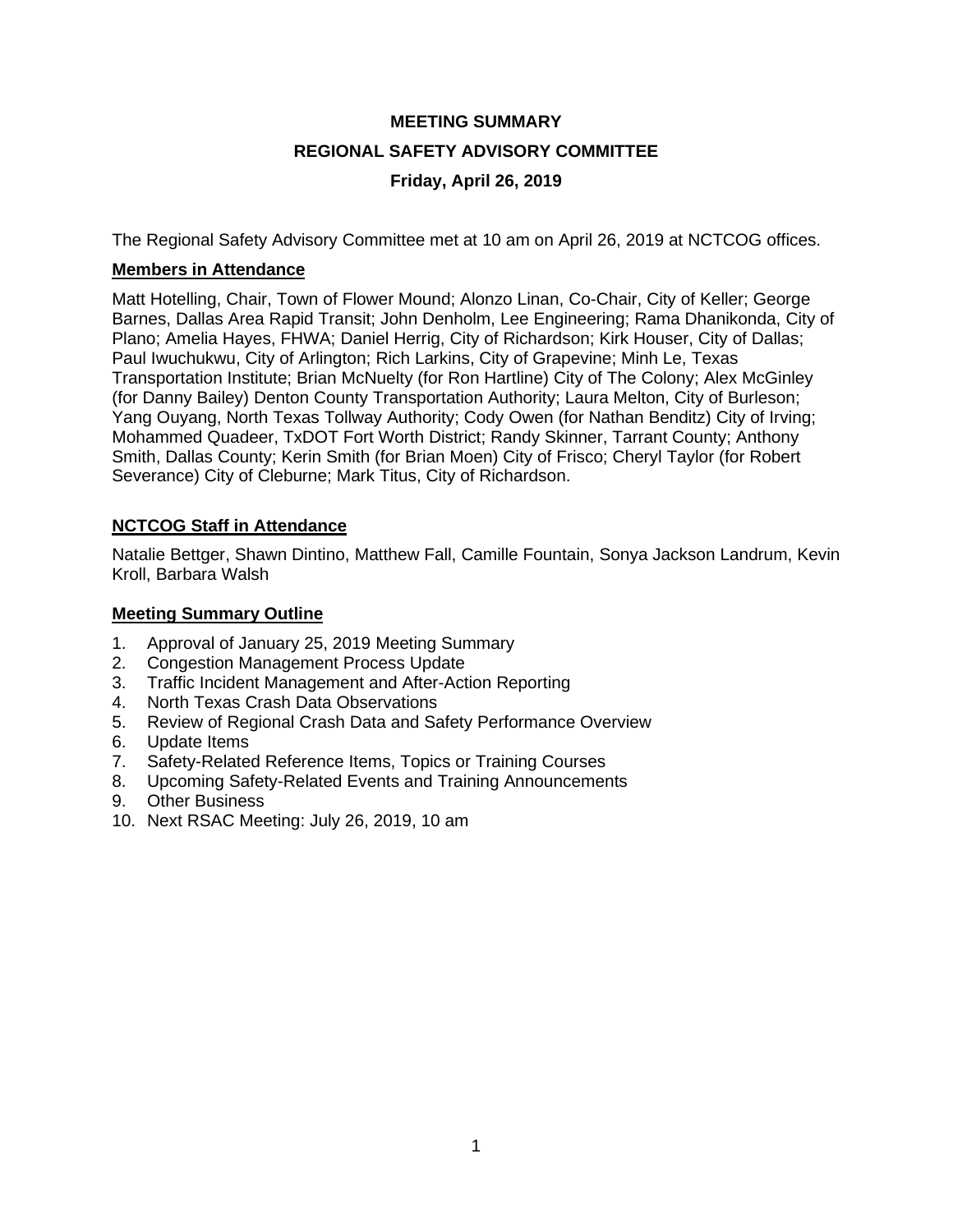## **1. Approval of January 25, 2019 Meeting Summary – Matt Hotelling, Chair, Town of Flower Mound**

The January meeting summary was accepted as written.

# **2. Congestion Management Process Update – Mike Galizio, NCTCOG**

Mike Galizio, a Principal Transportation Planner with NCTCOG, informed the committee on the Congestion Management Process (CMP) which is federally required for any urbanized areas with a population exceeding 200,000. Mike updated the committee today on the CMP statutory requirements and history. The focus of the CMP is more on operational and management-type strategies that are lower-cost and quick-to-implement, such as demand management reduction strategies like ride sharing, vanpooling, traffic operational improvements, traffic signal coordination, public transportation options, ITS technology, and other improvements that can help traffic flow. If an MPO is in an air quality nonattainment area for ozone as NCTCOG is, a process must be identified to show that capacity expansion projects (i.e. roadways where general purposes lanes for single occupant vehicles are being added) are integrating CMP strategies. Mike displayed a flow chart identifying the most common CMP elements and how the CMP relates to other documents in the metropolitan transportation planning process. The last CMP update approved by the Regional Transportation Council was in 2013. The 2019 CMP Update is expected to go to the RTC for approval by the end of this calendar year.

The presentation is available on the [RSAC website.](https://www.nctcog.org/trans/about/committees/regional-safety-advisory-committee)

## **3. Traffic Incident Management and After-Action Reporting – Anthony White, TxDOT**

Anthony White with TxDOT Traffic Operations Division, Fort Worth District is currently working on traffic incident management (TIM) team growth. Anthony is trying to contact all first responders in the approximate 130 cities and nine counties in TxDOT Fort Worth's district to build a TIM team. The program will be built on the TIM National Unified Goal (NUG) principles – responder safety, safe and quick clearance, and prompt reliable interoperable communications. This is a good framework to base on, but it doesn't fit every group trying to be fit into the TIM program.

Command means something different to each agency involved in an incident, but there can't be one single command post on-scene. The idea is to "be in command of your area of expertise"; "relieve non-essential equipment and personnel from the scene"; and a "smooth and timely transition of responsibilities". The best way to address these items is in afteraction reports. The goal has been set to have an after-action report in 72 hours, but it is difficult to assemble responders who were at the scene to add to the conversation and identify pros and cons of an incident. After-action meetings and reports require trust; relationships; and better, safer scenes – this is where TxDOT comes in.

From TxDOT's perspective, traffic incident management is about to change. There are seven teams within the district. The next Regional TIM Team Semi-Annual meeting is scheduled for June 20 at the TxDOT Fort Worth offices. RSAC members are invited to attend. A newsletter was being prepared and Anthony could make it available to anyone interested in receiving it.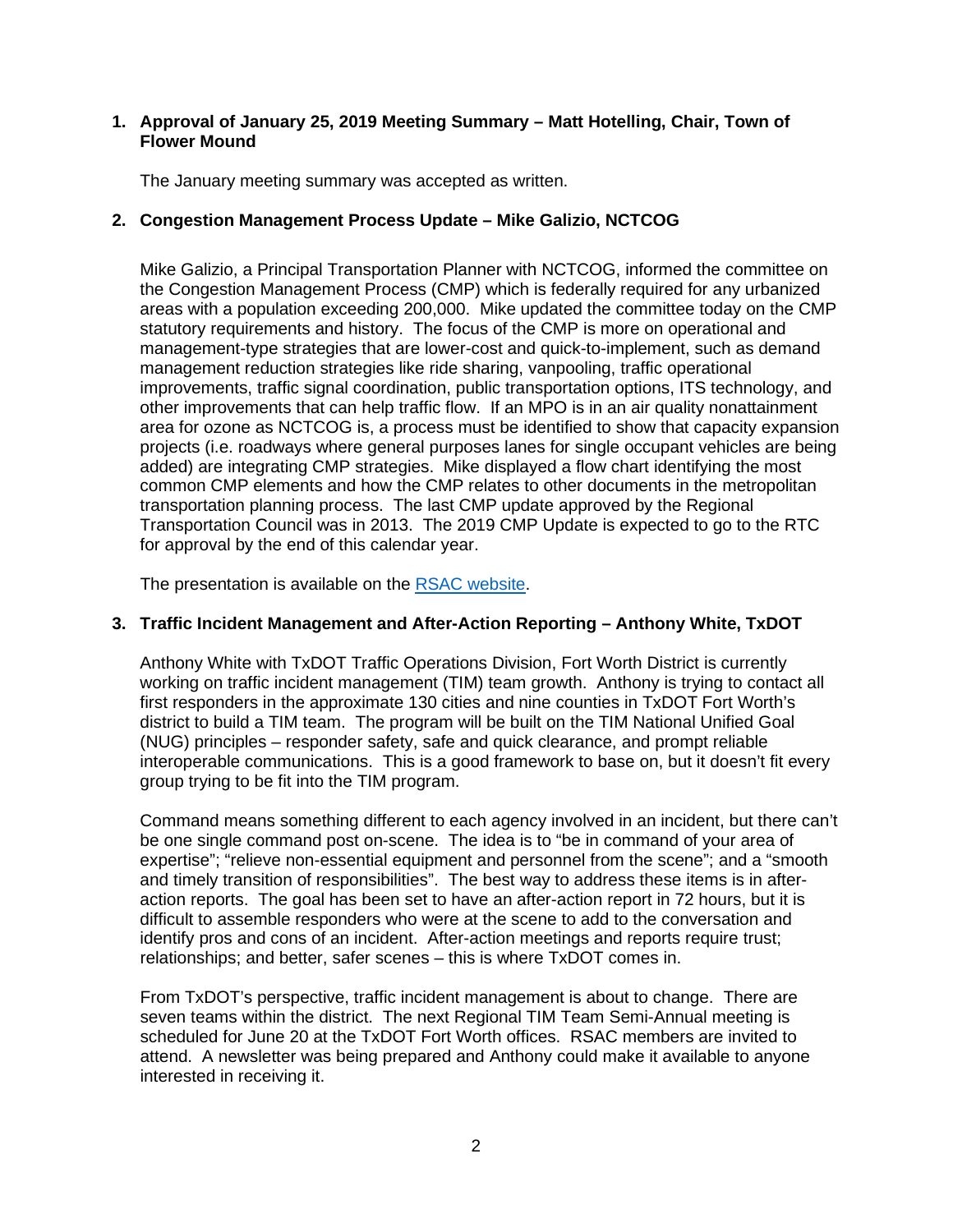#### **4. North Texas Crash Data Observations – John Denholm, Lee Engineering**

John Denholm's presentation came about because Lee Engineering staff were seeing issues in under-reporting crash data. Action cannot be taken based on risk – data is needed. John has taken on the under-reporting issues he is seeing in the metroplex. Working with the cities and conducting safety analyses, one problem identified is that crash reporting in general is decreasing, including crash rates at signalized intersections. State Statute Sec. 550.041 reads that an officer may investigate a crash (more than \$1000 damage). Statute Sec. 550.062 reads that if an officer investigates a crash, they shall report it. However, the word 'investigate' is not defined in the statutes. The definition of 'investigation' is left to the discretion of the law enforcement agency.

John went over the effects of under-reporting. When reviewing and using some of the predictive methodologies in the Highway Safety Manual, to do network screening of a city or region, the impact of crash reporting policies can be seen. It may skew data, making comparisons to other jurisdictions difficult. John requested three years of crash information (crashes to which police responded) from 11 cities in the region and pulled Crash Records Information System (CRIS) data for the same period and same cities. After studying and comparing the crash rates from both, John found that less than 40% of crashes are being reported into CRIS, therefore not making it into the datasets being analyzed and used to try to make informed changes to roadway network and gauging the performance of our systems. In that three-year period, the data showed that police responded to approx. 150,000 crashes that were not reported to CRIS. He cautioned to know the limitations of crash data you are working with; some differentiations are due to interpretation of information on the crash report itself, and the data being input into CRIS.

A House Bill is amending Sec. 550.062(a) Transportation Code to read that an officer shall make a report of an accident with damages to the extent of \$5,000 (increasing from the current \$1,000).

Sonya and Natalie discussed having NCTCOG host a workshop with police officers to get their direct feedback on reporting crashes, the benefits of reporting and the problems with not reporting, and informing them how CRIS data can be used to improve safety. Millie announced that FHWA has a workshop specific to safety and how law enforcement agencies can help engineers, really focusing on shared efforts. She will send information to Sonya and Natalie.

The presentation is available on the [RSAC website.](https://www.nctcog.org/trans/about/committees/regional-safety-advisory-committee)

#### **5. Review of Regional Crash Data and Safety Performance Overview – Kevin Kroll, NCTCOG**

Kevin Kroll provided a preliminary review of crash data and safety performance measures. NCTCOG receives the data in February and uses it for the annual safety report, but staff has been recently asked to wait until April for the data to go through post-processing for more accuracy. The data presented to RSAC today may change before it gets presented to STTC and RTC.

FHWA requires states and MPOs reporting on five safety performance targets: Number of Fatalities; Fatality Rate (per 100 million vehicle miles traveled [VMT]); Number of Serious Injuries; Serious Injury Rate per VMT; and Number of Non-motorized Fatalities and Serious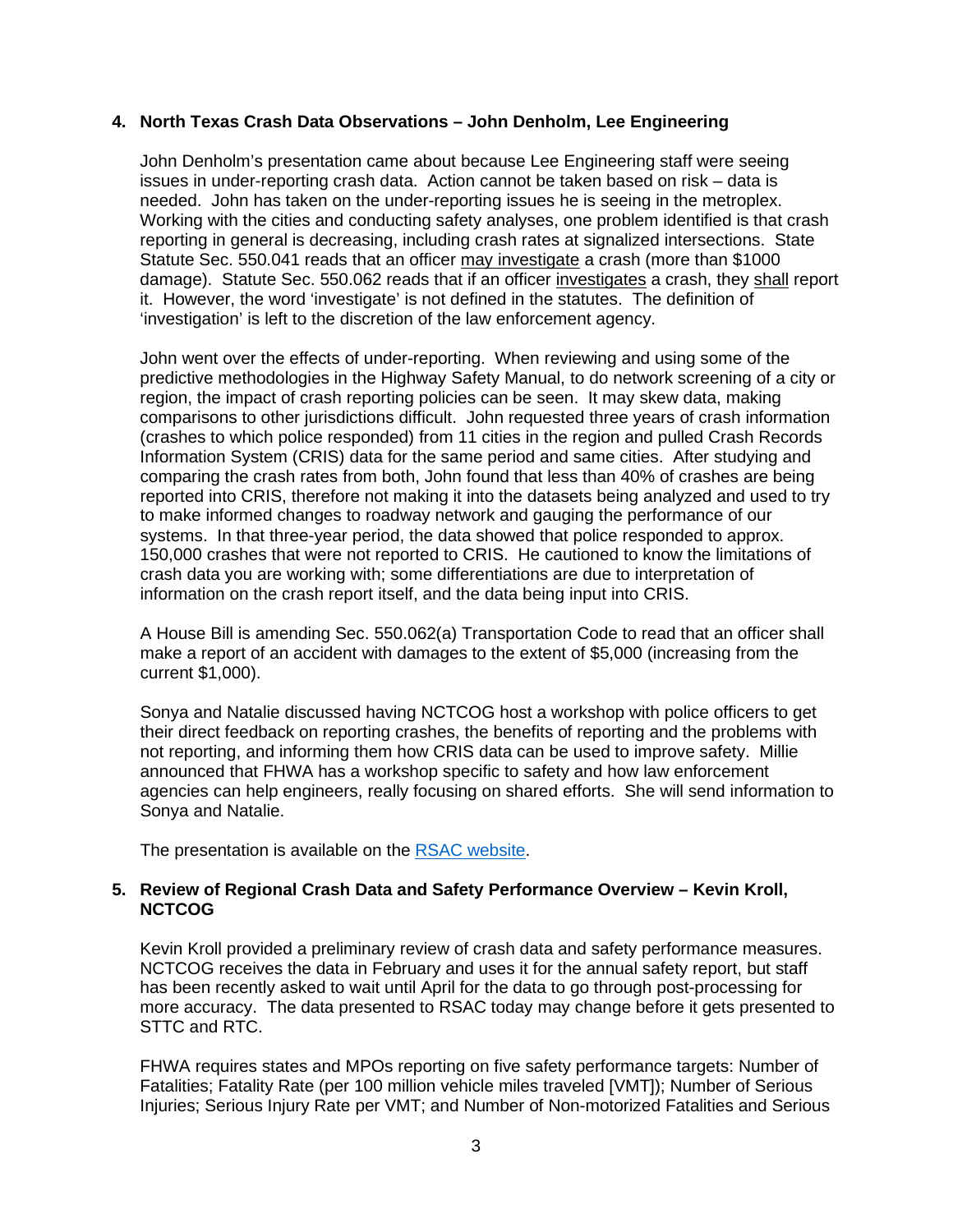Injuries. Kevin's presentation listed TxDOT and NTCOG 2018 targets and 2019 targets. Through a collaborative multi-year process, TxDOT came up with a target of 2.0% reduction in the rate of fatal and serious injury crashes by 2022. This began in 2018 with a targeted 0.4% reduction and increases by 0.4% annually each year through 2022. Targets are based on a five-year rolling average to try to take out the regression to the mean for each year.

Kevin presented the reported crashes in 2018; there was a 3.22% reduction in the number of crashes from 2017. Fatalities also showed a 13.36% decrease from 2017. However, that is about 12.5% increase from 2014; over the last five years there has been an increase in the number of fatalities. The regional crash rate has decreased from 72.1 in 2017 to 56.66 in 2018 on limited access facilities.

The presentation also included traffic incident management attendance, 2018 HazMat Incidents by County; Mobility Assistance Patrol Program assists; the numbers and types of assists by Dallas and Tarrant County MAPP only; Wrong-Way driving crashes in the 12 county MPA; and crashes involving impaired drivers in the 16-county MPA. Please remember all data in this presentation is preliminary.

John Denholm suggested including data from the Texas Department of Public Safety highway patrol stops in rural counties.

The presentation is available on the [RSAC website](https://www.nctcog.org/trans/about/committees/regional-safety-advisory-committee)

# **6. Update Items**

a) Public Transportation Agency Safety Plan Final Rule – Shawn Dintino

Shawn Dintino, a Transportation Planner at NCTCOG, informed the committee that the Federal Transit Administration (FTA) has implemented a Final Rule effective July 19, 2019, relating to the Public Transportation Agency Safety Plan (PTASP), which requires transit agencies to develop new safety programs. Plans must be in place by July 2020. The federal government has recently been implementing performance measures in several areas. This Final Rule is along those lines. It requires transit providers that receive federal urbanized area funds to develop and follow safety plans, which themselves have several requirements: Designate a chief safety officer; Develop performance targets based on safety performance measures and an employee reporting program; Document the agency safety management system, and; Update the plan annually. This Rule applies to the larger rail transit agency or bus operator with more than 100 vehicles in peak service; they must develop and implement their own safety plan.

NCTCOG does not operate service so will not be developing a plan, but as an MPO we do have a role in using the data that is collected in these performance measures to feed into planning for the Transportation Improvement Program and Metropolitan Transportation Plan.

b) Commercial Motor Vehicle Violations Training for Prosecutors and Judges – Kevin Kroll

Two prosecutors from National District Attorney Association Traffic Law Center provided training in March at NCTCOG to local judges and prosecutors, and CVE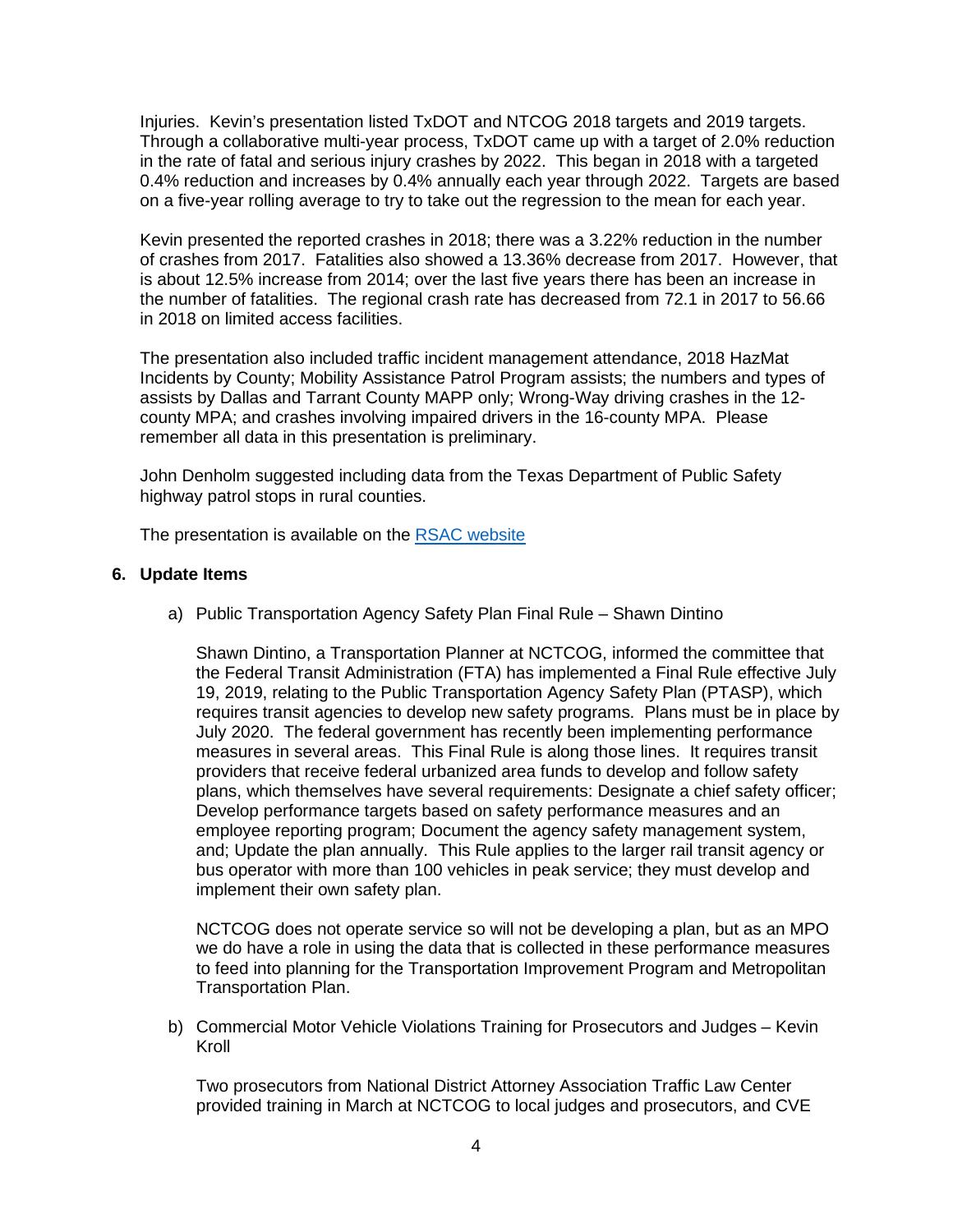officers about the importance of commercial vehicle violations and how those should be treated in our court system. The training focused on basic concepts of what makes a commercial driver's license different from a regular driver's license, and what separates commercial motor vehicles from other types of vehicles, before moving into more advanced topics such as masking (changing the citation given to the driver for one reason or another, therefore lessening the penalty for that offense), which has been a problem. The training was recommended by the Commercial Vehicle Enforcement Working Group, which meets on an ad hoc basis. The last training was held in 2016 but as there is a large staff turnover in the local court systems, this year's training served as an update and good refresher. NCTCOG is looking at offering the training on a more frequent basis.

c) Our Driving Concern Employer Safety Train the Trainer Opportunity – Sonya Landrum

Sonya Landrum informed the committee on this employer safety training program offered through the National Safety Council in cooperation with TxDOT. The focus of this safety program is on fleet owners, helping them develop safety policies and programs as well as providing training on distracted driving or other measures that will help reduce crashes within an agency. The training is free, and all course materials are provided – paper and electronically. Staff are planning to invite trainers with the program to present at a future RSAC meeting. Members will be asked to communicate with HR personnel and safety trainers on the availability of the training program and encourage participation in it.

d) Future RSAC Meeting Location and Schedule

NCTCOG is undergoing reconstruction and the first-floor meeting rooms will not be available from July through September. This schedule impacts the July RSAC meeting. Sonya asked if any committee member would be willing to host the July RSAC at their location. Any member interested in hosting should send Sonya an email.

# **7. Safety Related Reference Items, Topics or Training Courses**

- a) [Speed Management for Safety Resource Hub Released](https://www.ite.org/technical-resources/topics/speed-management-for-safety/)
- b) Analysis of [Crashes Resulting in a Pedestrian Fatality or Serious Injury 2010-2017](https://files.constantcontact.com/5f1cac10401/7151560a-e3e4-46d4-9042-d877e462cda7.pdf) -TTI
- c) [GHSA Pedestrian Traffic Fatalities by State](https://www.ghsa.org/sites/default/files/2019-02/FINAL_Pedestrians19.pdf)

# **8. Upcoming Safety-Related Events and Training Announcements**

- a) Traffic Incident Management Executive Level Course NCTCOG, May 2, 2019
- b) [Traffic Incident Management First Responder and Manager Course:](http://csrtc.nctcog.org/cvsfdropfull.aspx?coursegroup=1246)
	- May 29 30, 2019, NCTCOG
	- July 17 18 2019, Collin College, McKinney
	- September 24 25, 2019, Cedar Hill Recreation Center, Cedar Hill
	- October 16 17, 2019, NCTCOG
- c) [Talking TIM Webinar Series,](https://transportationops.org/event/talking-tim-webinar-series-may-webinar) May 29, 2019
- d) [2019 Traffic Safety Conference,](https://groups.tti.tamu.edu/cts/2019-traffic-safety-conference/) San Antonio, TX, May 29 31, 2019